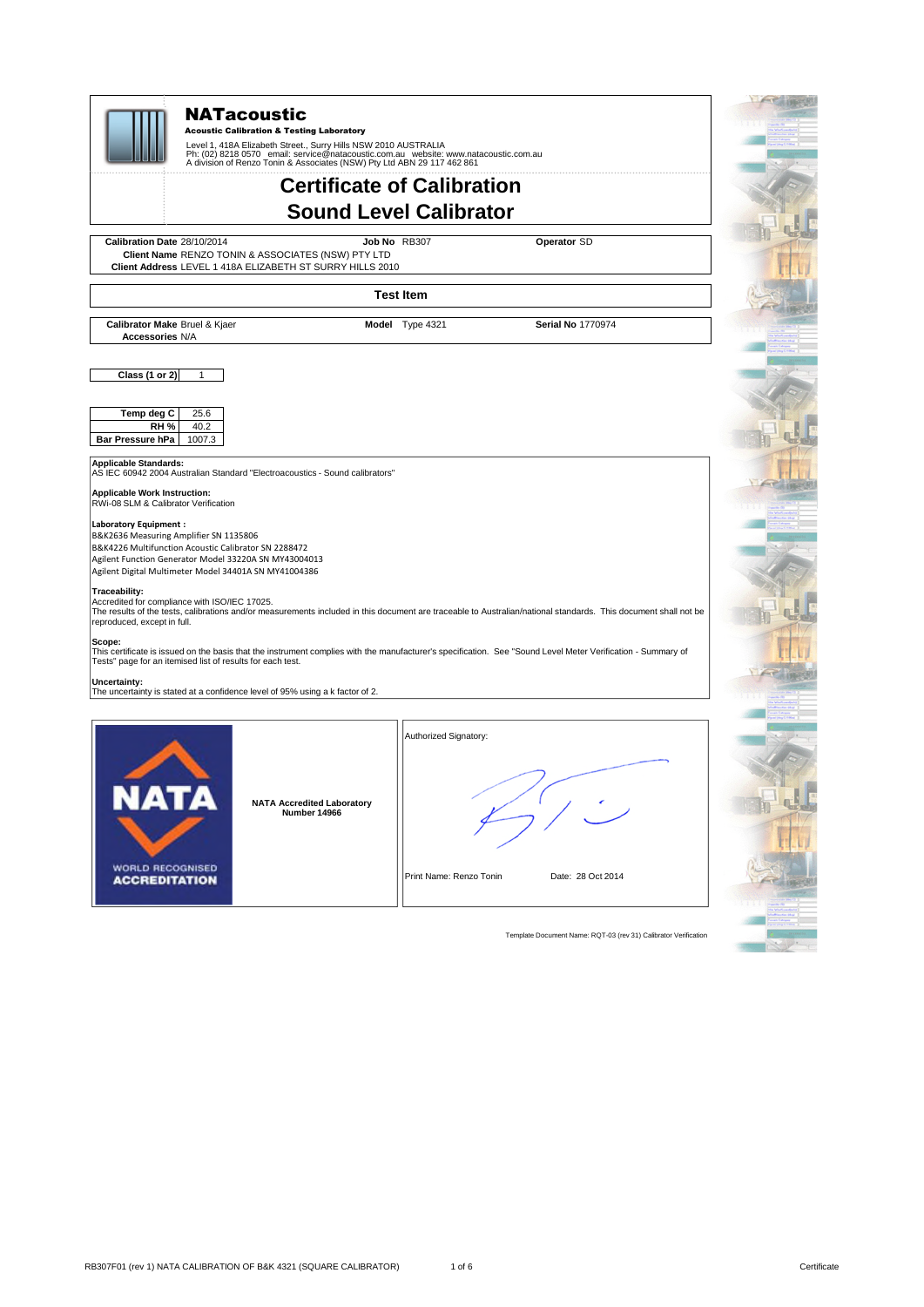| Calibration Date 28/10/2014                               | Job No RB307            | Operator SD                  |                              |               |            |
|-----------------------------------------------------------|-------------------------|------------------------------|------------------------------|---------------|------------|
| Client Name RENZO TONIN & ASSOCIATES (NSW) PTY LTD        |                         |                              |                              |               |            |
| Client Address LEVEL 1 418A ELIZABETH ST SURRY HILLS 2010 |                         |                              |                              |               |            |
|                                                           |                         |                              |                              |               |            |
| 1. Instrument Information & Reference Conditions          |                         |                              |                              |               |            |
| Calibrator Make Bruel & Kjaer                             | Model Type 4321         | Serial No 1770974            |                              |               |            |
| Accessories N/A                                           |                         |                              |                              |               |            |
| Class $(1 or 2)$<br>$\mathbf{1}$                          |                         |                              |                              |               |            |
|                                                           |                         |                              |                              |               |            |
| Temp deg C<br>25.6                                        |                         |                              |                              |               |            |
| 40.2<br><b>RH %</b>                                       |                         |                              |                              |               |            |
| Bar Pressure hPa<br>1007.3                                |                         |                              |                              |               |            |
|                                                           |                         |                              |                              |               |            |
|                                                           | <b>Test Description</b> |                              |                              |               |            |
|                                                           |                         |                              |                              |               |            |
| 2(a). Absolute Sound Pressure Level                       |                         | Calibrator                   | <b>SPL</b>                   | <b>Uncert</b> | Pass       |
|                                                           |                         | Setting                      |                              | $(+/-)$ dB    |            |
|                                                           |                         |                              | 94.11                        | 0.11          | Yes        |
|                                                           |                         | $\mathbf{2}$                 | 113.98                       | 0.11          | Yes        |
|                                                           |                         | 3                            | N/A                          | N/A           | N/A        |
|                                                           |                         | 4                            | N/A                          | N/A           | N/A        |
|                                                           |                         | 5                            | N/A                          | N/A           | N/A        |
|                                                           |                         |                              |                              |               |            |
|                                                           |                         |                              |                              |               |            |
| 2(b). Sound Pressure Level Fluctuation                    |                         | Calibrator                   | <b>SPL</b>                   | <b>Uncert</b> | Pass       |
|                                                           |                         | <b>Setting</b>               |                              | $(+/-)$ dB    |            |
|                                                           |                         | 1                            | 0.04                         | 0.02          | Yes        |
|                                                           |                         | 2                            | 0.06                         | 0.02          | Yes        |
|                                                           |                         | 3                            | N/A                          | N/A           | N/A        |
|                                                           |                         | 4                            | N/A                          | N/A           | N/A        |
|                                                           |                         | 5                            | N/A                          | N/A           | N/A        |
|                                                           |                         |                              |                              |               |            |
| 3(a). Frequency Deviation                                 |                         | Calibrator                   | Freq                         | <b>Uncert</b> | Pass       |
|                                                           |                         | Setting                      | Hz                           | $(+/-)$ %     |            |
|                                                           |                         | 1<br>$\overline{\mathbf{2}}$ | 999.977<br>999.905           | 0.01<br>0.01  | Yes<br>Yes |
|                                                           |                         | 3                            | N/A                          | N/A           | N/A        |
|                                                           |                         | 4                            | N/A                          | N/A           | N/A        |
|                                                           |                         | 5                            | N/A                          | N/A           | N/A        |
|                                                           |                         |                              |                              |               |            |
| 3(b). Total Distortion                                    |                         |                              | <b>Calibrator Distortion</b> | <b>Uncert</b> | Pass       |
|                                                           |                         | Setting                      | %                            | $(+/-)$ %     |            |
|                                                           |                         | 1                            | 0.577                        | 0.12          | Yes        |
|                                                           |                         | 2                            | 0.362                        | 0.12          | Yes        |
|                                                           |                         | 3                            | N/A                          | N/A           | N/A        |
|                                                           |                         | 4<br>5                       | N/A<br>N/A                   | N/A<br>N/A    | N/A<br>N/A |

Unless otherwise stated, the uncertainty of measurement in the SPL is +/-0.12dB. All uncertaintites are stated at a confidence level of 95% using a k factor of 2. The calibration of all instruments used in these tests is traceable to Australian Physical Standards held by the National Measurement Institute, Sydney, Australia.

This document shall be reproduced only in full unless the express authority of RTA Technology Pty Ltd is obtained.

 $\boxed{J}$  Checked

Template Document Name: RQT-03 (rev 31) Calibrator Verification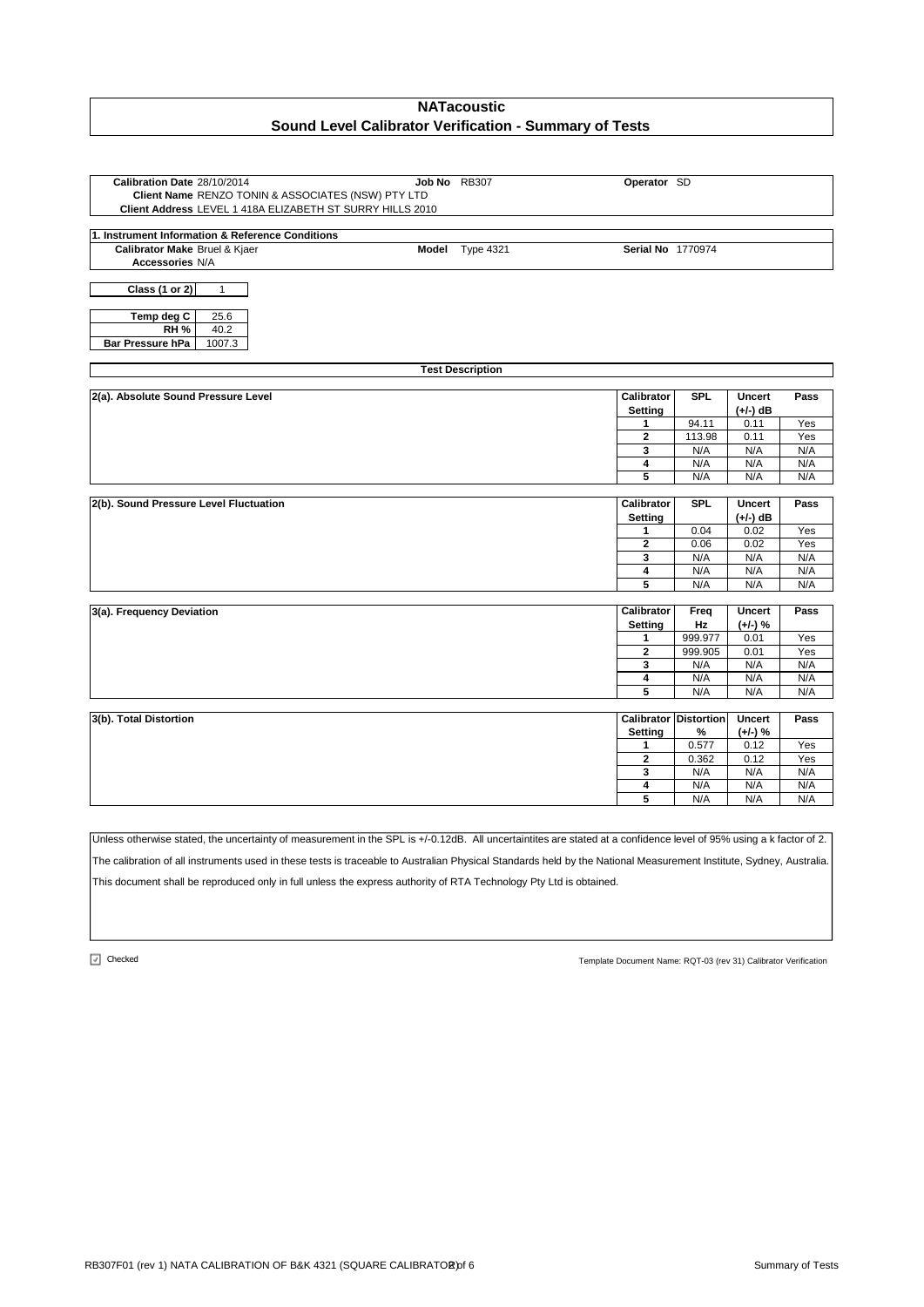|                                                                                                                                         |                      |                                     |               |         |              | 1. Calibrator Information & Reference Conditions |                                |        |
|-----------------------------------------------------------------------------------------------------------------------------------------|----------------------|-------------------------------------|---------------|---------|--------------|--------------------------------------------------|--------------------------------|--------|
| Calibration Date 28/10/2014                                                                                                             |                      |                                     |               |         | Job No RB307 |                                                  | Operator SD                    |        |
| Client Name RENZO TONIN & ASSOCIATES (NSW) PTY LTD                                                                                      |                      |                                     |               |         |              |                                                  |                                |        |
| Client Address LEVEL 1 418A ELIZABETH ST SURRY HILLS 2010                                                                               |                      |                                     |               |         |              |                                                  |                                |        |
| <b>Calibrator Make Bruel &amp; Kjaer</b>                                                                                                |                      |                                     |               |         | <b>Model</b> | <b>Type 4321</b>                                 | <b>Serial No 1770974</b>       |        |
| <b>Accessories N/A</b>                                                                                                                  |                      |                                     |               |         |              |                                                  |                                |        |
| Microphone Type Bruel & Kjaer 1/2" Type 4189<br>Adaptor Nil<br>Class $(1 or 2)$<br>Temp deg C<br><b>RH %</b><br><b>Bar Pressure hPa</b> | 25.6<br>40.2<br>1007 | <b>OK</b><br><b>OK</b><br><b>OK</b> |               |         |              |                                                  |                                |        |
|                                                                                                                                         |                      |                                     |               |         |              |                                                  | <b>Colour Legend</b>           |        |
| <b>Calibrator Setting</b>                                                                                                               |                      | <b>Nominal Settings</b>             | 4226 Settings |         |              |                                                  | <b>Enter Value</b>             | 110    |
| <b>No</b>                                                                                                                               | Freq Hz              | <b>SPL</b>                          | <b>SPL</b>    | Uncert. |              |                                                  | <b>Operator Action</b>         | 110    |
|                                                                                                                                         | 1 <sub>k</sub>       | 94.0                                | 94.03         | 0.06    |              |                                                  | <b>Difference</b>              | 1.0    |
|                                                                                                                                         | 1 <sub>k</sub>       | 114.0                               | 114.02        | 0.06    |              |                                                  | Tolerance                      | $+/-1$ |
|                                                                                                                                         |                      |                                     |               |         |              |                                                  | <b>Select Toggle</b>           | Val    |
|                                                                                                                                         |                      |                                     |               |         |              |                                                  | <b>Error/Outside Tolerance</b> | 2.0    |
| 5.                                                                                                                                      |                      |                                     |               |         |              |                                                  | Informative                    | 110    |

 $\boxed{\checkmark}$  Checked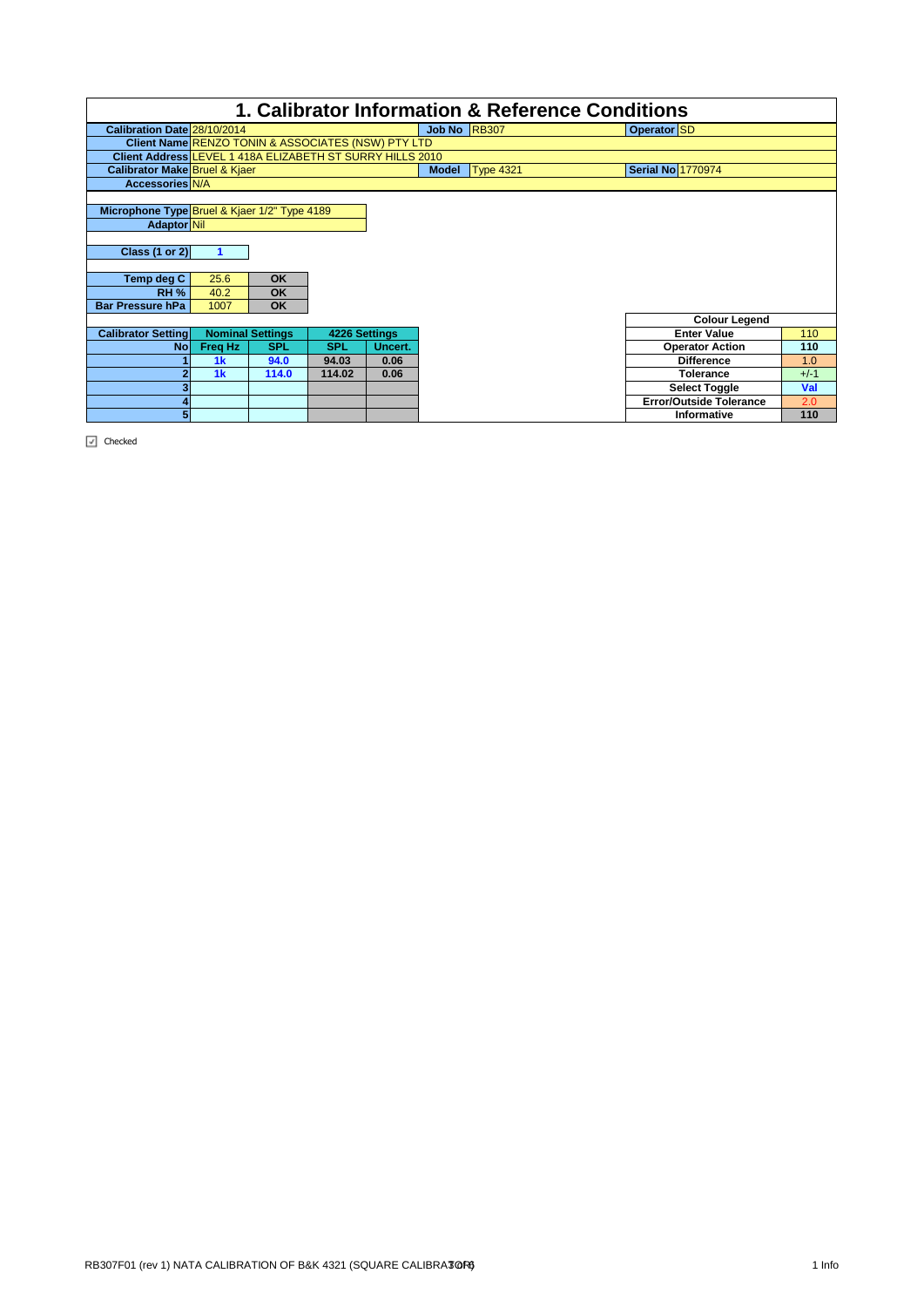# **2. Sound Pressure Level**

|                 |                                          |                     |                             |                                   | <b>Calibrator Setting 1</b> |               |                 |                |                  |
|-----------------|------------------------------------------|---------------------|-----------------------------|-----------------------------------|-----------------------------|---------------|-----------------|----------------|------------------|
|                 |                                          | SLM & 4226 Settings |                             |                                   |                             |               |                 |                |                  |
|                 |                                          |                     | <b>Nominal SPL dB</b>       | 94.0                              |                             |               |                 |                |                  |
|                 |                                          |                     | <b>SLM Range</b>            | 100                               |                             |               |                 |                |                  |
|                 |                                          |                     | <b>Nominal Frequency Hz</b> | 1 <sub>k</sub>                    |                             |               |                 |                |                  |
|                 |                                          |                     | Reference B&K4226 SPL       | 94.03                             |                             |               |                 |                |                  |
|                 | <b>B&amp;K4226 Setting "Microphone"</b>  |                     |                             | b                                 |                             |               |                 |                |                  |
|                 | <b>B&amp;K4226 Setting "Sound Field"</b> |                     |                             | <b>Pressure</b>                   |                             |               |                 |                |                  |
|                 |                                          |                     |                             |                                   |                             |               |                 |                |                  |
|                 |                                          |                     |                             | <b>SPL Deviation from Nominal</b> |                             |               |                 |                | <b>Tolerance</b> |
|                 | <b>Ref</b>                               | Test                |                             |                                   | Corr                        |               |                 |                |                  |
| <b>Trial No</b> | mV rms                                   | mV rms              | dB                          | <b>Mean</b>                       | <b>Mean</b>                 | <b>Uncert</b> | <b>Extended</b> | Class 1        | Class 2          |
| #1              | 509.47                                   | 511.88              | 0.04                        |                                   |                             |               |                 |                |                  |
| #2              | 508.83                                   | 510.65              | 0.03                        | 0.05                              | 0.08                        | 0.11          | 0.19            | 0.40           | 0.75             |
| #3              | 508.49                                   | 512.47              | 0.07                        |                                   |                             |               |                 |                |                  |
|                 |                                          |                     |                             |                                   |                             |               |                 |                |                  |
|                 |                                          |                     |                             | <b>Fluctuation in SPL</b>         |                             |               |                 |                | <b>Tolerance</b> |
|                 |                                          |                     |                             |                                   | <b>Observed</b>             | <b>Uncert</b> | <b>Extended</b> | <b>Class 1</b> | Class 2          |
|                 |                                          |                     |                             |                                   |                             |               |                 |                |                  |
|                 |                                          |                     |                             |                                   | 0.02                        | 0.02          | 0.04            | 0.10           | 0.20             |
|                 |                                          |                     |                             |                                   |                             |               |                 |                |                  |
|                 | <b>Pass SPL</b>                          |                     | <b>Yes</b>                  | Uncertainty dB                    |                             | 0.11          |                 |                |                  |

|                 |                                         |                     |                             |                                   | <b>Calibrator Setting 2</b> |               |                 |                |                  |
|-----------------|-----------------------------------------|---------------------|-----------------------------|-----------------------------------|-----------------------------|---------------|-----------------|----------------|------------------|
|                 |                                         | SLM & 4226 Settings |                             |                                   |                             |               |                 |                |                  |
|                 |                                         |                     | <b>Nominal SPL dB</b>       | 114.0                             |                             |               |                 |                |                  |
|                 |                                         |                     | <b>SLM Range</b>            | 120                               |                             |               |                 |                |                  |
|                 |                                         |                     | <b>Nominal Frequency Hz</b> | 1 <sub>k</sub>                    |                             |               |                 |                |                  |
|                 |                                         |                     | Reference B&K4226 SPL       | 114.02                            |                             |               |                 |                |                  |
|                 | <b>B&amp;K4226 Setting "Microphone"</b> |                     |                             | $\mathbf b$                       |                             |               |                 |                |                  |
|                 | B&K4226 Setting "Sound Field"           |                     |                             | <b>Pressure</b>                   |                             |               |                 |                |                  |
|                 |                                         |                     |                             |                                   |                             |               |                 |                |                  |
|                 |                                         |                     |                             | <b>SPL Deviation from Nominal</b> |                             |               |                 |                | <b>Tolerance</b> |
|                 | <b>Ref</b>                              | <b>Test</b>         |                             |                                   | Corr                        |               |                 |                |                  |
| <b>Trial No</b> | mV rms                                  | mV rms              | dB                          | <b>Mean</b>                       | <b>Mean</b>                 | <b>Uncert</b> | <b>Extended</b> | <b>Class 1</b> | Class 2          |
| #1              | 509.48                                  | 508.46              | $-0.02$                     |                                   |                             |               |                 |                |                  |
| #2              | 509.59                                  | 505.67              | $-0.07$                     | $-0.06$                           | $-0.04$                     | 0.11          | 0.15            | 0.40           | 0.75             |
| #3              | 510.38                                  | 505.07              | $-0.09$                     |                                   |                             |               |                 |                |                  |
|                 |                                         |                     |                             |                                   |                             |               |                 |                |                  |
|                 |                                         |                     |                             | <b>Fluctuation in SPL</b>         |                             |               |                 |                | <b>Tolerance</b> |
|                 |                                         |                     |                             |                                   | <b>Observed</b>             | <b>Uncert</b> | <b>Extended</b> | <b>Class 1</b> | Class 2          |
|                 |                                         |                     |                             |                                   | 0.04                        | 0.02          | 0.06            | 0.10           | 0.20             |
|                 |                                         |                     |                             |                                   |                             |               |                 |                |                  |
|                 |                                         |                     |                             |                                   |                             |               |                 |                |                  |
|                 | <b>Pass SPL</b>                         |                     | <b>Yes</b>                  | Uncertainty dB                    |                             | 0.11          |                 |                |                  |

|                 |                                         |                       |                             |                                   | <b>Calibrator Setting 3</b> |               |                 |                    |                    |
|-----------------|-----------------------------------------|-----------------------|-----------------------------|-----------------------------------|-----------------------------|---------------|-----------------|--------------------|--------------------|
|                 |                                         | SLM & 4226 Settings   |                             |                                   |                             |               |                 |                    |                    |
|                 |                                         |                       | <b>Nominal SPL dB</b>       |                                   |                             |               |                 |                    |                    |
|                 |                                         |                       | <b>SLM Range</b>            | 100                               |                             |               |                 |                    |                    |
|                 |                                         |                       | <b>Nominal Frequency Hz</b> |                                   |                             |               |                 |                    |                    |
|                 |                                         | Reference B&K4226 SPL |                             |                                   |                             |               |                 |                    |                    |
|                 | <b>B&amp;K4226 Setting "Microphone"</b> |                       |                             | $\mathbf b$                       |                             |               |                 |                    |                    |
|                 | B&K4226 Setting "Sound Field"           |                       |                             | <b>Pressure</b>                   |                             |               |                 |                    |                    |
|                 |                                         |                       |                             |                                   |                             |               |                 |                    |                    |
|                 |                                         |                       |                             | <b>SPL Deviation from Nominal</b> |                             |               |                 |                    | <b>Tolerance</b>   |
|                 | <b>Ref</b>                              | <b>Test</b>           |                             |                                   | Corr                        |               |                 |                    |                    |
| <b>Trial No</b> | mV rms                                  | mV rms                | dB                          | <b>Mean</b>                       | <b>Mean</b>                 | <b>Uncert</b> | <b>Extended</b> | Class <sub>1</sub> | Class <sub>2</sub> |
| #1              |                                         |                       |                             |                                   |                             |               |                 |                    |                    |
| #2              |                                         |                       |                             |                                   |                             |               |                 | 0.40               | 0.75               |
| #3              |                                         |                       |                             |                                   |                             |               |                 |                    |                    |
|                 |                                         |                       |                             |                                   |                             |               |                 |                    |                    |
|                 |                                         |                       |                             | <b>Fluctuation in SPL</b>         |                             |               |                 |                    | <b>Tolerance</b>   |
|                 |                                         |                       |                             |                                   | <b>Observed</b>             | <b>Uncert</b> | <b>Extended</b> | <b>Class 1</b>     | <b>Class 2</b>     |
|                 |                                         |                       |                             |                                   |                             |               |                 | 0.10               | 0.20               |
|                 |                                         |                       |                             |                                   |                             |               |                 |                    |                    |
|                 | <b>Pass SPL</b>                         |                       | N/A                         | Uncertainty dB                    |                             | N/A           |                 |                    |                    |
|                 | <b>Pass Fluctuation in SPL</b>          |                       | N/A                         | Uncertainty dB                    |                             | N/A           |                 |                    |                    |

|                                         |                 | <b>Calibrator Setting 4</b> |                  |
|-----------------------------------------|-----------------|-----------------------------|------------------|
| SLM & 4226 Settings                     |                 |                             |                  |
| Nominal SPL dB                          |                 |                             |                  |
| <b>SLM Range</b>                        | 100             |                             |                  |
| <b>Nominal Frequency Hz</b>             |                 |                             |                  |
| Reference B&K4226 SPL                   |                 |                             |                  |
| <b>B&amp;K4226 Setting "Microphone"</b> |                 |                             |                  |
| B&K4226 Setting "Sound Field"           | <b>Pressure</b> |                             |                  |
|                                         |                 |                             |                  |
| <b>SPL Deviation from Nominal</b>       |                 |                             | <b>Tolerance</b> |
|                                         |                 |                             |                  |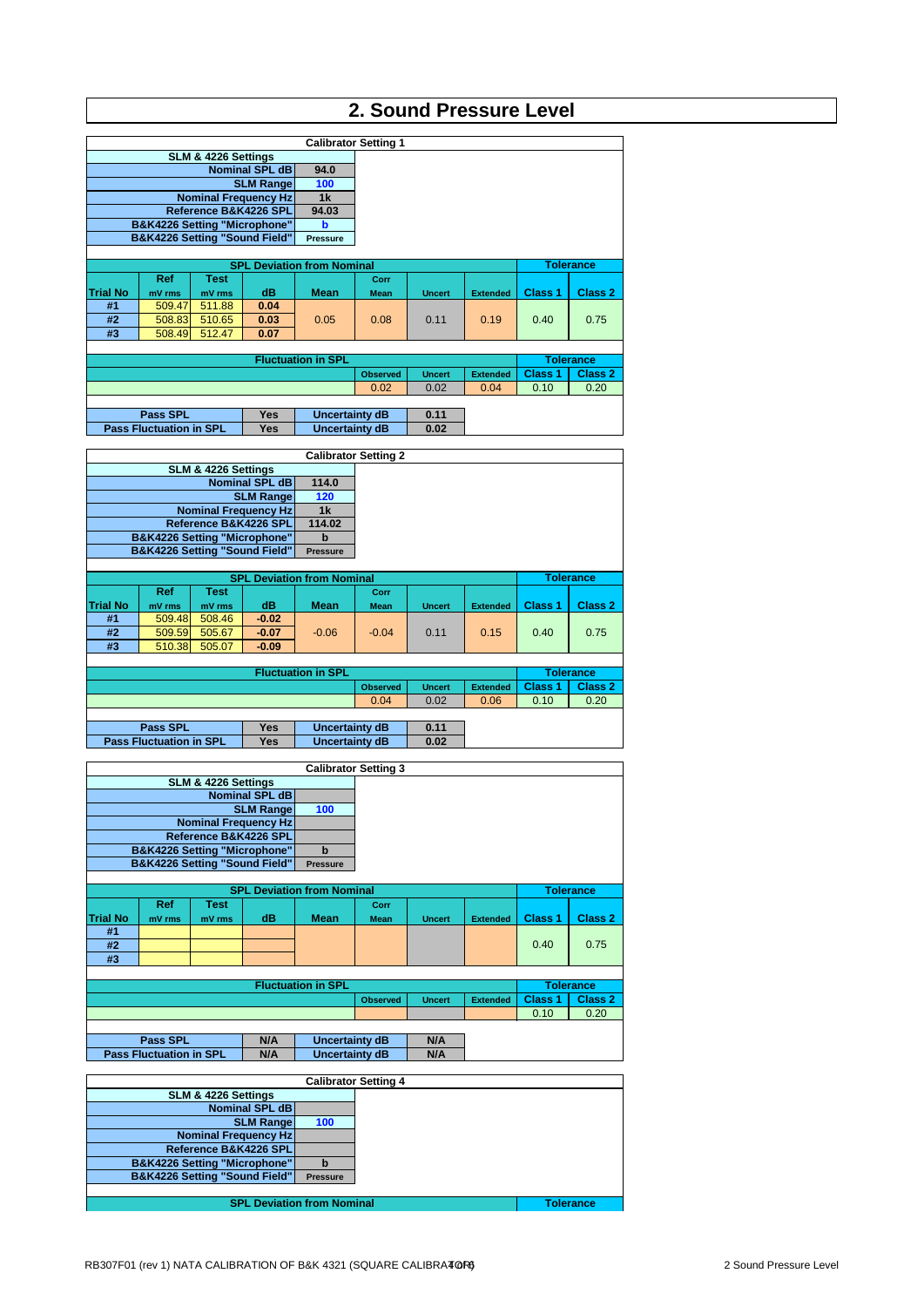|                 | <b>Ref</b>      | Test   |     |                           | Corr            |               |                 |                    |                  |
|-----------------|-----------------|--------|-----|---------------------------|-----------------|---------------|-----------------|--------------------|------------------|
| <b>Trial No</b> | mV rms          | mV rms | dB  | <b>Mean</b>               | <b>Mean</b>     | <b>Uncert</b> | <b>Extended</b> | Class <sub>1</sub> | Class 2          |
| #1              |                 |        |     |                           |                 |               |                 |                    |                  |
| #2              |                 |        |     |                           |                 |               |                 | 0.40               | 0.75             |
| #3              |                 |        |     |                           |                 |               |                 |                    |                  |
|                 |                 |        |     |                           |                 |               |                 |                    |                  |
|                 |                 |        |     |                           |                 |               |                 |                    |                  |
|                 |                 |        |     | <b>Fluctuation in SPL</b> |                 |               |                 |                    | <b>Tolerance</b> |
|                 |                 |        |     |                           | <b>Observed</b> | <b>Uncert</b> | <b>Extended</b> | Class <sub>1</sub> | Class 2          |
|                 |                 |        |     |                           |                 |               |                 | 0.10               | 0.20             |
|                 |                 |        |     |                           |                 |               |                 |                    |                  |
|                 | <b>Pass SPL</b> |        | N/A | Uncertainty dB            |                 | N/A           |                 |                    |                  |

|                 |                                         |                     |                             |                                   | <b>Calibrator Setting 5</b> |               |                 |                    |                    |
|-----------------|-----------------------------------------|---------------------|-----------------------------|-----------------------------------|-----------------------------|---------------|-----------------|--------------------|--------------------|
|                 |                                         | SLM & 4226 Settings |                             |                                   |                             |               |                 |                    |                    |
|                 |                                         |                     | <b>Nominal SPL dB</b>       |                                   |                             |               |                 |                    |                    |
|                 |                                         |                     |                             |                                   |                             |               |                 |                    |                    |
|                 |                                         |                     | <b>SLM Rangel</b>           | 100                               |                             |               |                 |                    |                    |
|                 |                                         |                     | <b>Nominal Frequency Hz</b> |                                   |                             |               |                 |                    |                    |
|                 |                                         |                     | Reference B&K4226 SPL       |                                   |                             |               |                 |                    |                    |
|                 | <b>B&amp;K4226 Setting "Microphone"</b> |                     |                             | $\mathbf b$                       |                             |               |                 |                    |                    |
|                 | B&K4226 Setting "Sound Field"           |                     |                             | <b>Pressure</b>                   |                             |               |                 |                    |                    |
|                 |                                         |                     |                             |                                   |                             |               |                 |                    |                    |
|                 |                                         |                     |                             | <b>SPL Deviation from Nominal</b> |                             |               |                 |                    | <b>Tolerance</b>   |
|                 | <b>Ref</b>                              | <b>Test</b>         |                             |                                   | Corr                        |               |                 |                    |                    |
| <b>Trial No</b> | mV rms                                  | mV rms              | dB                          | <b>Mean</b>                       | <b>Mean</b>                 | <b>Uncert</b> | <b>Extended</b> | Class <sub>1</sub> | Class <sub>2</sub> |
| #1              |                                         |                     |                             |                                   |                             |               |                 |                    |                    |
| #2              |                                         |                     |                             |                                   |                             |               |                 | 0.40               | 0.75               |
| #3              |                                         |                     |                             |                                   |                             |               |                 |                    |                    |
|                 |                                         |                     |                             |                                   |                             |               |                 |                    |                    |
|                 |                                         |                     |                             | <b>Fluctuation in SPL</b>         |                             |               |                 |                    | <b>Tolerance</b>   |
|                 |                                         |                     |                             |                                   | <b>Observed</b>             | <b>Uncert</b> | <b>Extended</b> | <b>Class 1</b>     | Class 2            |
|                 |                                         |                     |                             |                                   |                             |               |                 | 0.10               | 0.20               |
|                 |                                         |                     |                             |                                   |                             |               |                 |                    |                    |
|                 | Pass SPL                                |                     | N/A                         | <b>Uncertainty dB</b>             |                             | N/A           |                 |                    |                    |
|                 | <b>Pass Fluctuation in SPL</b>          |                     | N/A                         | Uncertainty dB                    |                             | N/A           |                 |                    |                    |

### **Description of Test**

**2. Sound Pressure Level (Clause B.3.4.3.2 Sound calibrator comparison method and B3.4.4.1 - B3.4.4.3 Measurements)**

The sound pressure level generated by the sound calibrator under test shall be measured by comparison with the sound pressure level generated by a<br>calibrated sound calibrator. The measurement of the principal sound pressur the actual expanded uncertainty of measurement, shall not exceed the tolerances given in the tables above for the class of sound calibrator,<br>For multi-frequency sound calibrators, measurements of the principal sound pressu settings for which the instruction manual states that the instrument conforms to the requirements of this standard.

Interpretation: The "Mean" is the average value of the three trials (Trial 1,2,3). The "Corr Mean" is the deviation of the sound pressure level from the<br>required value. The "Uncert" is the expanded uncertainty in the measu extended by the expanded uncertainty in the measurement. The "Extended Fluctuation" is one-half of the maximum observed deviation from the mean extended by the expanded uncertainty in the measurement.

 $\boxed{\sqrt{ }}$  Checked